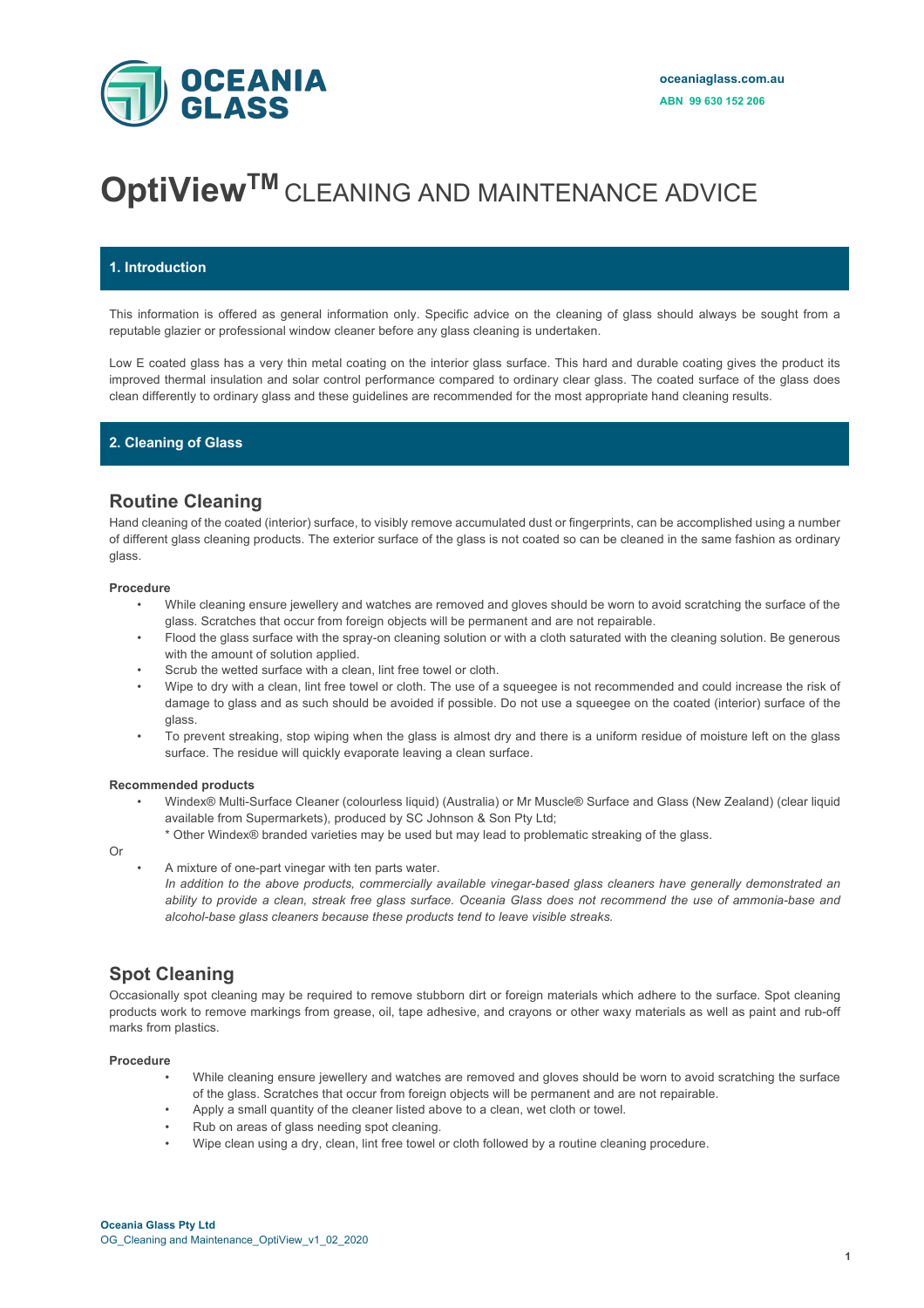



#### **Recommended products**

• Methylated Spirits (solvent available from supermarkets and hardware stores) Please use strictly in accordance with manufacturer's recommendations and warnings.

### **Specialised Cleaning**

Do not use razor blades, steel wool, scouring bristles or other metallic or abrasive objects on the coated surface. If metallic objects contact the coated surface, a thin layer of metal removed from the object may be deposited onto the surface which results in a discoloured stain which is difficult to remove using routine cleaning procedures.

#### **Procedure**

- While cleaning ensure jewellery and watches are removed and gloves should be worn to avoid scratching the surface of the glass. Scratches that occur from foreign objects will be permanent and are not repairable.
- Carefully follow the chemical manufacturers' use and safety instructions. If there are none, pick a brand that has instructions and safety precautions or contact the manufacturer before use or application.
- Apply a small quantity of the specialised cleaning product listed above to a wet, clean cloth or towel. (A cotton bud may be used for thin line type marks) - use only the areas of glass needing cleaning.
- Wipe clean using a dry, clean, lint free towel or cloth followed by a routine cleaning procedure.
- Ensure that the cleaner does not come into contact with framing materials.

#### **Recommended products**

• Hydrochloric Acid (available from hardware store).

Before using Hydrochloric acid on the glass ensure that the glass has been cleaned with clean water and a lint free towel or cloth to ensure all loose debris has been removed. Refer to the manufacturer's handling instructions and trial in an inconspicuous location first, after cleaning the glass ensure that the area has been cleaned neutralise the area with clean water and a lint free cloth or towel.

*Warning: Ensure surrounding materials are protected from Hydrochloric Acid spills, if the acid spills on frames, sill, floors and other materials or unprotected skin please follow manufacturer's safety instructions immediately.*

# **Toughened Glass**

The cleaning of toughened glass requires special consideration. The glass surface on the opposite side to the Safety Compliance Stamp may, as a consequence of the manufacturing process, have what's called 'pickup' on the surface. 'Pickup' is a deposit of very small particles of glass which are fused on the glass surface. It important during the cleaning of toughened glass not dislodge these particles, otherwise scratching of the glass surface may result.

Blades or scrapers have been known to dislodge 'pickup' from the glass surface, permanently damaging the surface of the glass. The use of a soft cleaning cloth is only recommended on toughened glass as to not dislodge 'pickup'. It is suggested that professional cleaners consult with their suppliers as to the suitability of available cleaning equipment, materials and methods before attempting to clean toughened glass.

*Warning: Oceania Glass does not warrant damage caused by razor blades or scrapers.*

### **Other considerations & important notes**

- Do not use cleaners which contain Hydrofluoric or Phosphoric acid as they are corrosive to the glass surface.
- Do not clean the glass when the glass is hot or in direct sunlight.
- Do not allow cleaning solutions to contact the edges of laminated glass, Insulating Glass Units or Mirrors.
- Do not store or place other material in contact with the glass. (This can damage the glass or create a heat trap leading to thermal breakage).
- Abrasive cleaners, powder based cleaners, scouring pads or other harsh materials should not be used to clean windows or other glass products.
- Avoid causing extreme temperature changes to the glass as this may lead to thermal fracture of the glass, i.e. do not splash hot water on cold glass or freezing water on hot glass.
- Some tapes or adhesives can stain or damage glass surfaces. Avoid using such materials unless they are known to be easily removed.